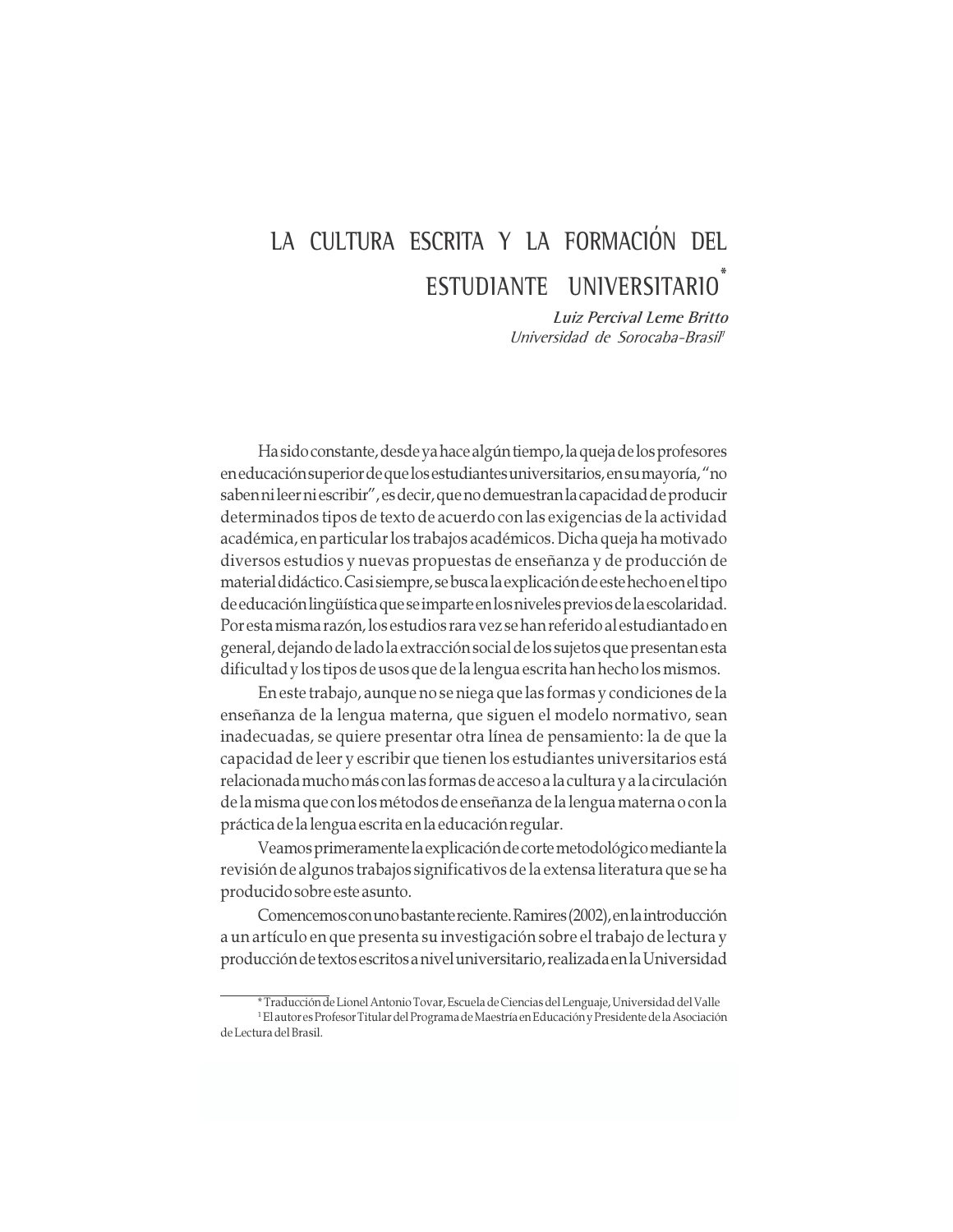Federal Rural de Pernambuco, afirma que "la mayoría de los alumnos tiene una gran dificultad para escribir" (p. 37), tal como lo demuestran los textos que los mismos producen en los cursos de redacción de esa universidad. Al analizarlos, la autora sitúa las dificultades en el establecimiento de la cohesión interna de los textos, en la falta de coherencia de los argumentos presentados, en los problemas con las reglas gramaticales de la norma lingüística, en el seguimiento de modelos esquemáticos de redacción, en las conclusiones abruptas a las que llegan o en la ausencia de las mismas en los textos y a la poca profundización del tema que están desarrollando. Para tratar de explicar este fenómeno, Ramires sostiene que una de las razones del problema identificado estaría en el modo cómo se enseña la producción de un texto (redacción) en los llamados cursos pré-vestibulares [de preparación para el vestibular o concurso para el ingreso a la universidad], que se centrarían en preparar a los estudiantes para la construcción de un modelo específico de texto-la redacción del examen de admisión- lo cual llevaría a un resultado marcadamente artificial. Con este propósito, la investigadora entrevista a varios profesores que enseñan en estos cursos, con el fin de tener una idea de sus concepciones sobre la lengua y sobre sus estrategias de enseñanza, y concluye que "sus prácticas, orientadas por presupuestos teóricos tradicionales y, hasta cierto punto, trasnochados, se constituyen en limitaciones para la formación de un alumno que debe estar preparado no simplemente para obtener un cupo, sino para responder a los desafíos impuestos por una realidad social compleja y contradictoria, y encontrar así su lugar en el mundo" (p. 48).

Algo similar habían constatado ya, en la década de los setenta, un grupo de investigadores que, bajo los auspicios de la Fundación Carlos Chagas, llevaron a cabo un conjunto de estudios sobre la redacción del examen de admisión, con los que buscaban identificar las dificultades que tiene el alumno recién egresado de la educación media en la producción de un tipo específico de textos y las razones de dichas dificultades. La propuesta de investigación se originaba en la constatación, expresada en las evaluaciones de los jurados de los exámenes de admisión, de que la producción escrita de los candidatos evidenciaba una formación que no correspondía a las expectativas de la universidad.

Cláudia Lemos (1977) sostiene que la dificultad en la producción escrita de los estudiantes resultaría, en gran medida, de no tener qué decir, consecuencia de la artificialidad de las condiciones de producción del texto escolar, en particular en una situación de examen. Por esto, "el candidato, en general, trabajaría con un modelo formal anterior a su reflexión sobre el tema. O, mejor,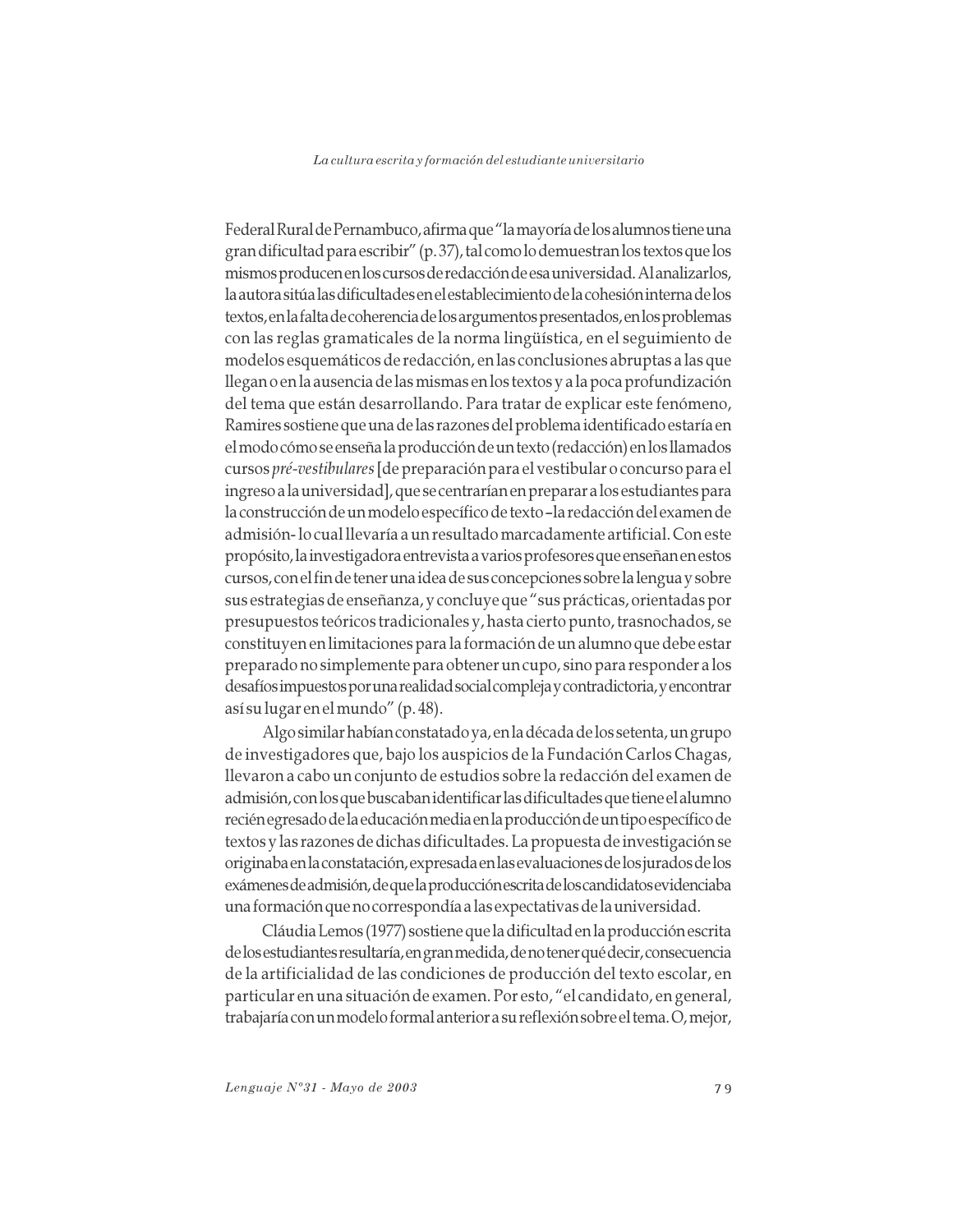la organización sintáctico-semántica de su discusión no representaría el producto de su reflexión sobre el tema sino, por el contrario, de un esbozo o esquema llenado con fragmentos de reflexiones o evocaciones desarticuladas" (p. 62). La investigadora denomina este procedimiento "estrategia de llenado", sugiriendo con esta denominación que las condiciones de producción de la redacción de admisión están marcadas por una gran artificialidad.

En esta misma dirección, Pécora (1984 [1980]; 1982), en un trabajo sobre la redacción escolar que se ha convertido en un clásico, desarrollado a partir de la investigación mencionada, tras localizar problemas de redacción muy semejantes a los identificados por Ramires, sostiene que la producción textual en el contexto escolar (tanto en educación media como universitaria) carecería de una relación interlocutiva sincera, de modo que todo se resumiría en el cumplimiento de una tarea desprovista de sentido. "Lo que ha llevado al alumno a afrontar su papel en blanco-sostiene Pécora-no ha sido ningún convencimiento de que allí hay una oportunidad de decir, mostrar, conocer, divertir, o cualquier otra actividad a la que se pueda atribuir un valor o una intención personal. Por el contrario, todo se hace como si la lengua escrita no tuviera otra función fuera de la de ocupar, a duras penas, el espacio que le ha sido reservado" (Pécora, 1984:68). Esta ausencia de interlocución efectiva en la situación de producción escrita puede, "en productores con un abanico más o menos restringido de interlocutores orales, presentar una nueva dificultad para la consecución de la cohesión del texto" (p. 58).

Este autor sitúa el problema central, como ya lo había hecho Lemos, en la organización argumentativa del discurso más que en el dominio de los aspectos formales de la modalidad escrita, encontrando allí una "ideología de la reproducción", cuya fuente "está ciertamente en estrecha relación con el propio proceso escolar de aprendizaje de la lengua escrita, (...) [el cual] tiende fuertemente a una falsificación de las condiciones de aprendizaje, desvinculándolo de toda intención personal de actuación sobre diferentes interlocutores" (Pécora, 1982:163).

Los mismos problemas fueron identificados en la producción de textos de estudiantes a punto de terminar sus estudios secundarios en una investigación llevada a cabo por Rocco (1981; 1983). Esta autora, en un estudio que abarcaba la producción de textos por estudiantes de *pré-vestibular*, examinó 1.500 redacciones del examen de la FUVEST (1978), el mayor y, al mismo tiempo, uno de los más importantes programas de concurso de ingreso (vestibulares) de la universidad brasileña. Utilizando categorías de la lingüística, la psicolingüística y la lógica, con el fin de caracterizar el lenguaje y el discurso de los estudiantes en sus redacciones, y estableciendo algunas relaciones entre dichos textos y el nivel de estructuración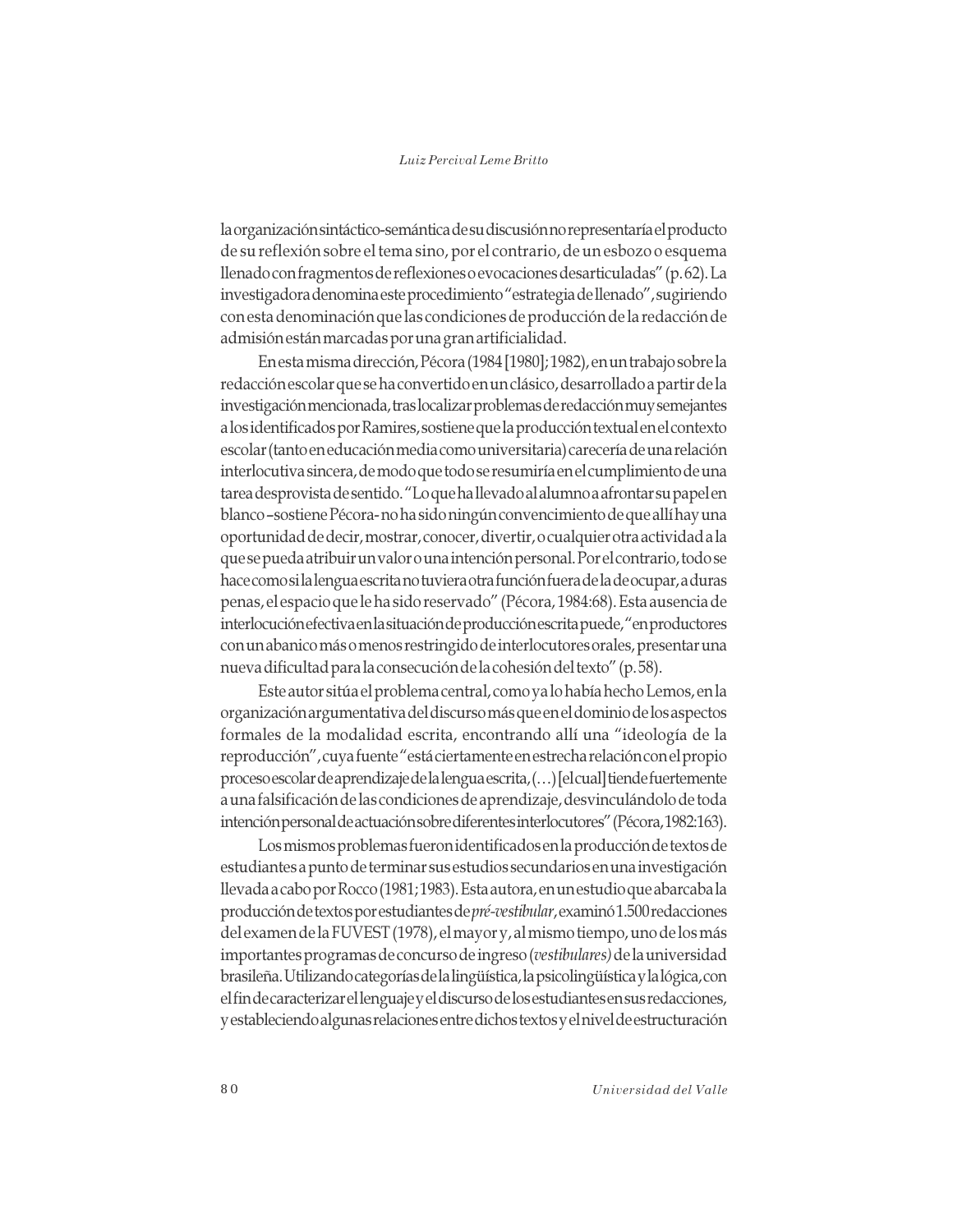mental de sus productores, la autora identifica un conjunto de problemas textuales, dentro de los cuales resalta la carencia de nexos, de continuidad y de cantidad de las informaciones y la ausencia de originalidad.

El interés de la autora se centró en la progresión discursiva, en el discurso tautológico, en las contradicciones lógicas evidentes, en los disparates, en los clichés y en los lugares comunes. Las conclusiones del análisis revelaron que los buenos textos eran una excepción a la regla general: la mayoría de las redacciones aparecían, según el análisis, mal estructuradas, inadecuadas y altamente insatisfactorias, muy por debajo de las estructuras de pensamiento que, teóricamente, deberían haber desarrollado los productores de dichos textos (34,8% de los candidatos demuestran incapacidad de dominio de los conectores; 16,9% presentan problemas de contradicciones lógicas evidentes; la redundancia se dio en el 15,2% de los textos; el uso excesivo de clichés y lugares comunes aparecen en un 69% de los textos). En sólo 40 textos (menos del 3% del total) la autora constató la presencia de un "lenguaje creativo". Para Rocco, una de las formas de combatir la crisis estaría en enseñar a rehacer el discurso defectuoso y a buscar la originalidad valorando la fantasía.

Britto (1983), trabajando con datos de estudiantes de tercer grado de la escuela media, también ha identificado la dificultad de los alumnos para escribir textos en la misma dinámica escolar y ha postulado que el estudiante tiende a anularse como sujeto, tratando de amoldar su escritura a la imagen que se hace del interlocutor — la misma escuela. Así, defiende la tesis de que "la producción de textos por estudiantes en condiciones escolares está marcada, desde el principio, por una situación muy particular, en la cual se le niegan a la lengua algunas de las características básicas de su empleo, a saber, su funcionalidad, la subjetividad de sus locutores e interlocutores y el papel mediador de la relación hombre-mundo. El carácter artificial de esta situación domina todo el proceso de la redacción, siendo factor determinante de su resultado final" (p. 165)

Estas explicaciones, a pesar de que apuntan a algunos aspectos pertinentes de las condiciones de producción de textos en el ambiente escolar, no han resultado suficientes para explicar -e incluso para identificar-la causa del problema. Tanto que, después de veinte años de estudios y de propuestas alternativas de enseñanza, las quejas persisten, tal vez con más énfasis.<sup>2</sup>

<sup>&</sup>lt;sup>2</sup> Se resalta, sin embargo, la posición de Rocco, para quien sí habría habido una mejora en la capacidad de redacción de los estudiantes en las últimas décadas. En entrevista a la revista Época (en línea), la investigadora, que trabaja como coordinadora de las pruebas de redacción de la FUVEST, "hace veinte años, los candidatos redactaban unos textos catastróficos, aun cuando no eran malos alumnos; la diferencia es que ellos no recibían cursos prácticos sobre como hacer una buena redacción".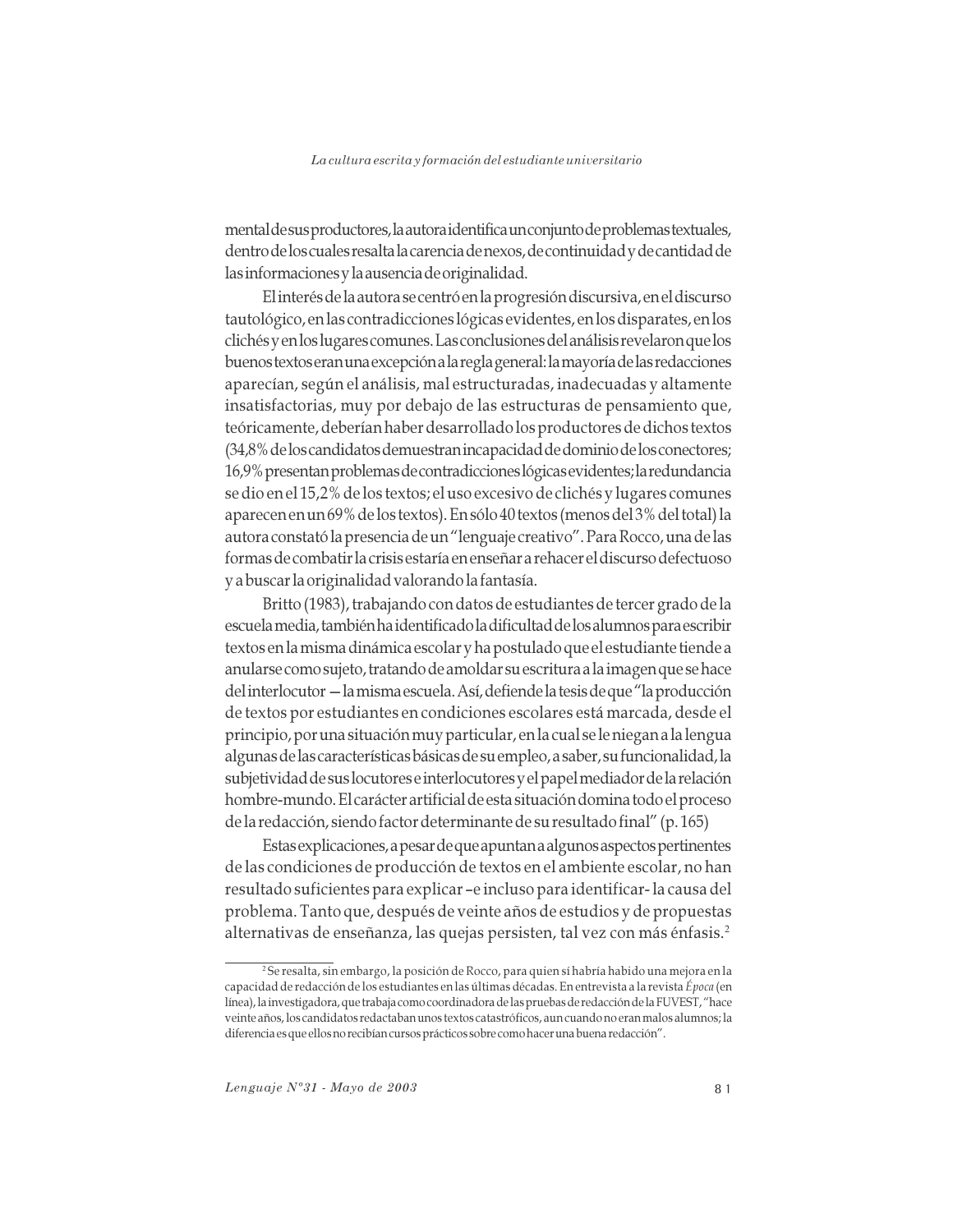Además, no se comprenderían, siguiendo este raciocinio, los casos de estudiantes que presentan un buen desempeño en la redacción de textos, ya que habrían estado bajo las mismas condiciones de aprendizaje escolar que los otros.

Hay cuatro aspectos que llaman la atención inmediatamente con relación a este asunto: 1. el análisis llevado a cabo en los estudios mencionados y por la gran mayoría de los trabajos en este campo se restringe fundamentalmente a un sola situación de práctica de la escritura - la redacción escolar -, la cual, a su vez, apenas sí se relaciona con la asignatura de Lengua Portuguesa, ignorándose las formas relacionadas con otras modalidades de estudio y de uso de la lengua escrita; 2. tampoco se hace explícito el modelo ideal de lengua escrita subyacente al análisis de los textos, asumiéndose tácitamente un patrón dado socialmente de un buen texto — que no sería la misma redacción escolar — y de conocimiento de la lengua escrita; ni 3. se consideran los cambios en los modelos de lengua escrita que surgen como consecuencia de las transformaciones de los modelos de producción y circulación de la cultura escrita en la sociedad contemporánea; y, finalmente, 4. no se examinan ni el origen ni el tipo de formación intelectual de los estudiantes, tomados en su conjunto.

La redacción, tal como se la comprende objetivamente en la cultura de la escuela - el único lugar en que se da - es, simultáneamente, un género textual relativamente bien definido y una práctica educativa al interior de la asignatura de Lengua Portuguesa. En cuanto género, se la puede caracterizar como un texto escrito relativamente corto (de aproximadamente treinta líneas), que resulta normalmente de una propuesta específica presentada por la escuela o por el examen al que se somete el alumno, y en el cual se diserta sobre un tema cualquiera o se narra una historia real o inventada. Su finalidad última, más que promover el estudio de hechos del mundo o la organización del estudio de un tema, parece ser llevar al alumno a desarrollar la capacidad de escribir textos expositivos y narrativos dentro de los patrones que se consideran propios de la modalidad escrita y, por ello mismo, lo que se examina al leerlos es la corrección del texto.

Es, por lo tanto, el mismo texto escrito -la redacción y las estrategias y reglas para su producción-el objeto de trabajo, por lo que, en este sentido, se trata de un tipo de actividad estrictamente metalingüístico. Otras producciones escolares en las que el uso de la lengua escrita está presente (pruebas, informes, trabajos) no se consideran redacciones y se ven sometidas a otro tipo de corrección y evaluación, en las que predomina el análisis del contenido de la disciplina, considerándose apenas de manera ocasional y marginal los aspectos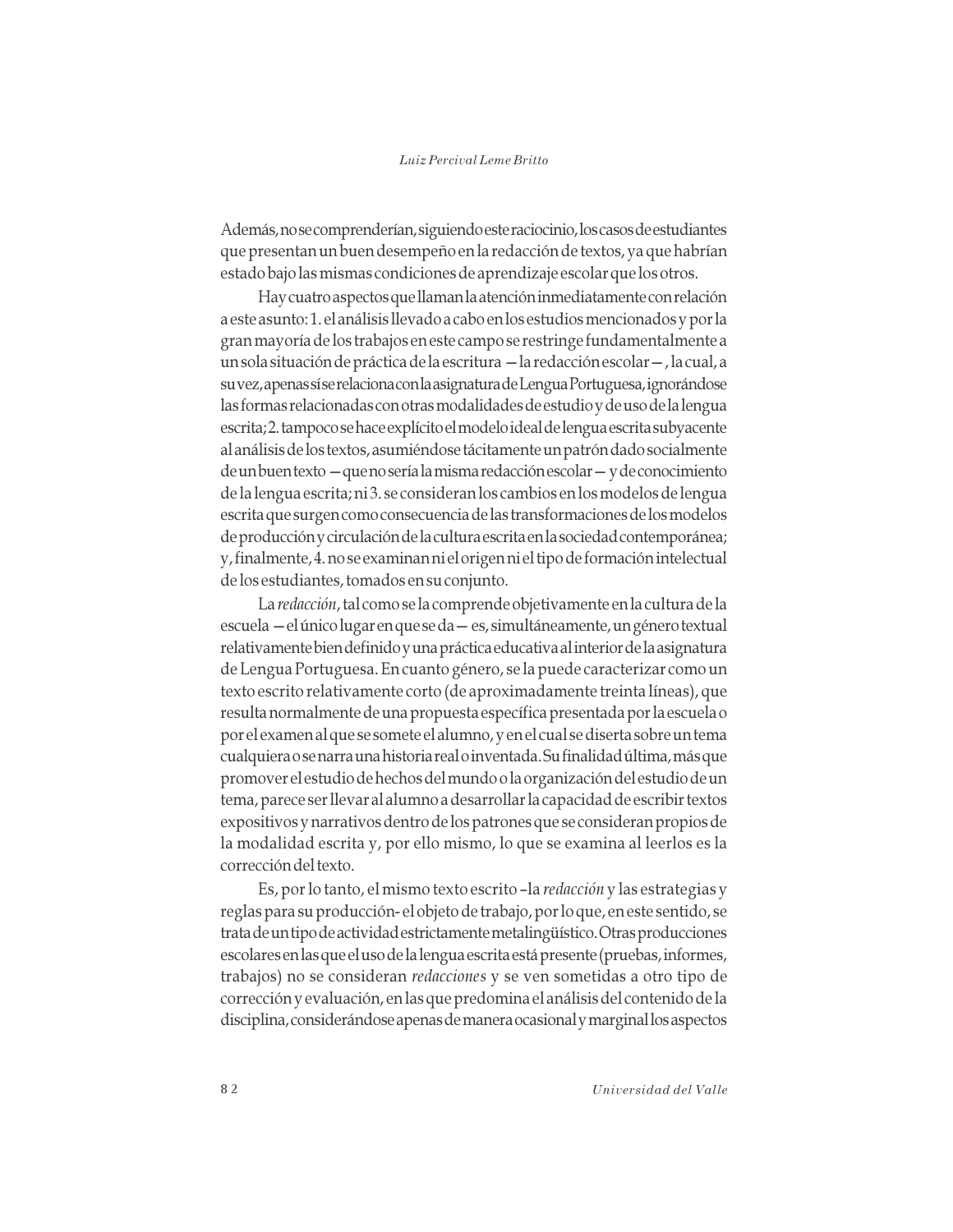formales y estructurales de la lengua escrita. Eventualmente se oye de uno que otro profesor de otra asignatura el comentario de que sus alumnos no rinden porque no dominan la lengua, lo que sugiere nuevamente una concepción de que el conocimiento de la escritura no depende de los contenidos de los cuales es el vehículo. Por último, la idea subyacente a esta práctica educativa continúa siendo la de que el aprendizaje de la escritura implica el dominio de técnicas que se aprenden con el ejercicio y con la reflexión metalingüística.

La novedad que aportan los estudios antes mencionados, articulados con la mayoría de los trabajos sobre la enseñanza de la lengua materna producidos en el mismo período y que abogan por un nuevo modo de organización de la enseñanza del Portugués, ha sido desviar el eje de las cuestiones típicamente normativas e instrumentales, asociadas al modelo de formación, al eje argumentativo, en el que se da valor a la interlocución y a las condiciones de producción del conocimiento. No se ha roto, sin embargo, con la concepción disciplinar de la enseñanza de la redacción como propia del área de Lengua Portuguesa y, por ello, como algo ligado estrictamente al establecimiento de lo que se ha dado en llamar "la norma lingüística". Esta concepción disciplinar es evidente en el tipo de análisis que realiza Ramires. Los aspectos inadecuados que identifica en las redacciones de sus alumnos, como ya lo habían hecho Pécora, Rocco y Britto, se relacionan todos con la acción de escribir en sí y no con los contenidos o con las motivaciones de los textos en cuestión. En esta lógica, tendríamos que admitir que la cuestión de fondo sería de naturaleza esencialmente metodológica y que el problema estaría resuelto con sólo que las escuelas modificaran sus estrategias de enseñanza y/o se propusieran a los alumnos tareas significativas.

Las innovaciones metodológicas introducidas en la enseñanza escolar en los últimos 30 años, debido en gran parte a los estudios sobre la enseñanza de la Lengua Materna en los que se privilegia la perspectiva discursiva, han reducido en parte el carácter de formación y la preocupación estrictamente normativa de esta práctica, pero no la han modificado en su esencia. Estudios recientes, como el de Ruiz (2001) sobre la corrección de la redacción en la escuela, sugieren que, aunque se ha dado la incorporación de nuevos procedimientos en la práctica docente, como la reescritura de textos y la orientación reflexiva sobre la propia producción, la preocupación fundamental por la normatividad no se ha modificado; según la autora, incluso los profesores que se muestran atentos a los problemas de naturaleza textual (...) todavía están inseguros acerca de cómo llevar a cabo la mediación que la escuela espera de ellos para llamar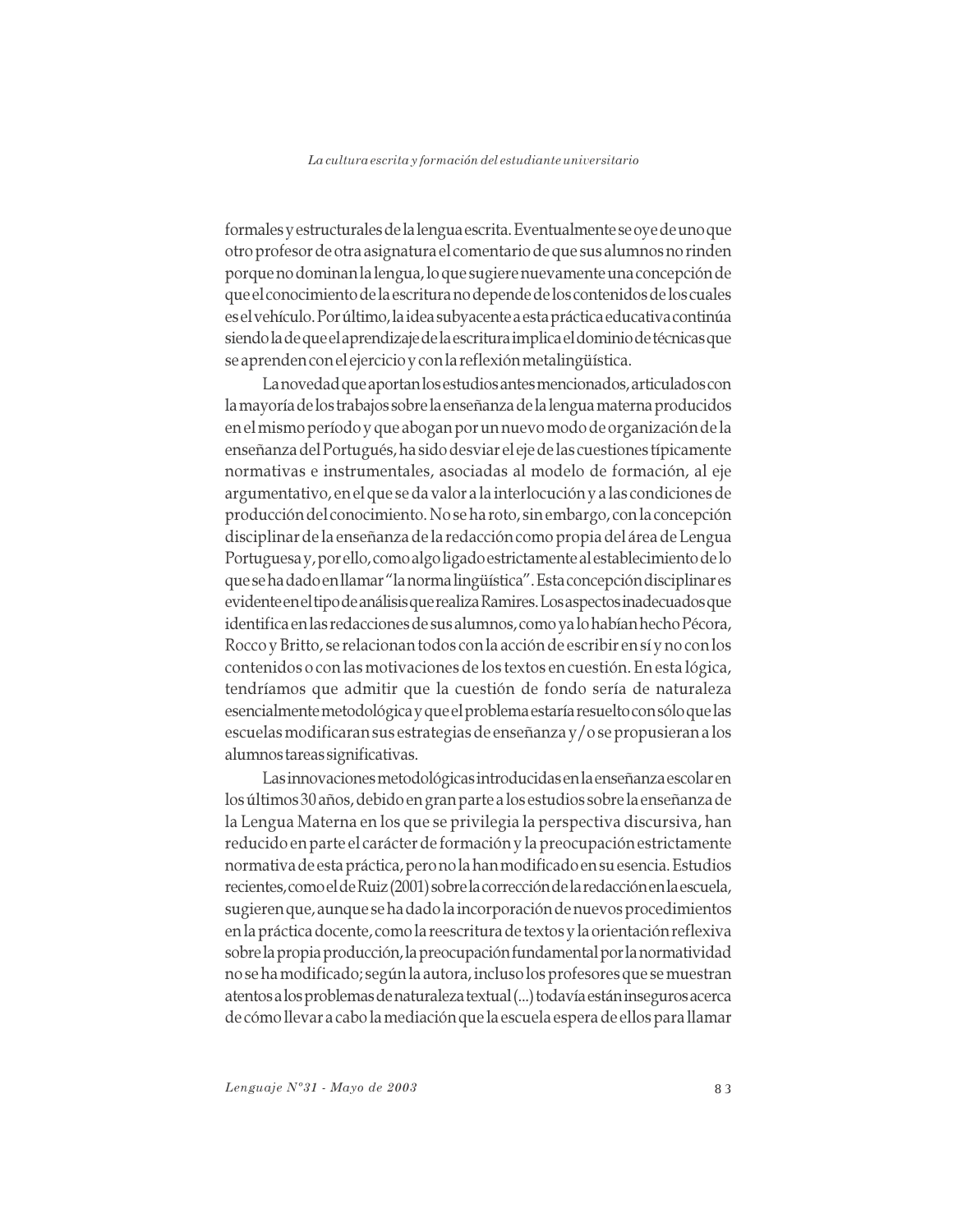la atención de los alumnos hacia ese nivel de análisis lingüístico del texto" (p. 225). Por otra parte, el hecho de que la investigación de esta autora se haya concentrado en la acción docente de los profesores de Lengua Portuguesa es por sí solo la mayor evidencia de la concepción disciplinar de la enseñanza de la lengua escrita, como lo son también, y de forma categórica, la permanencia del examen de redacción en el vestibular, de asignaturas específicas de producción de textos tanto en la enseñanza media como en la universidad y la producción significativa de material para este fin.

Parece, sin embargo, que la cuestión del dominio lingüístico y la capacidad de leer y escribir, así como de estudiar - un proceso cognitivo directamente relacionado con la cultura escrita-trasciende las formas de la enseñanza de la redacción y los demás contenidos y métodos de enseñanza de Lengua Portuguesa y reside, en gran parte, en la forma misma en que se distribuyen y se transmiten los bienes culturales en la sociedad contemporánea. En otras palabras, el problema se relaciona con los procesos de producción y circulación de la cultura escrita, esto es, con los usos que se hacen de la lengua escrita. En palabras de Geraldi (1996), "el aprendizaje de la lengua escrita se da concomitantemente con el aprendizaje de los contenidos de referencia asociados con la lengua escrita" (p. 46). Por eso, insiste este autor, "compete a la escuela no una función de transmisión de conocimientos, sino la función de permitir la circulación entre las dos diversas instancias de producción de saberes [pública y privada]" (p.44). En este sentido, es interesante mencionar que las experiencias de mayor éxito en la "enseñanza de la redacción", tanto a nivel de enseñanza media como de enseñanza superior, son las que se transforman en espacios de experimentación y circulación de cultura y de presentación de técnicas y de modelos de lengua escrita.

Esta idea, en principio, nos llevaría de vuelta a la escuela, dado que, aunque no se pueda decir que los usos de la lengua escrita se limiten a los de los procesos de escolarización, los estudios sobre el uso de la lengua escrita y la sociedad han ido señalando a la escuela como la más importante de las agencias de uso de diversas modalidades de la lengua escrita (Kleiman, 1995). Esto se da, probablemente, porque en las prácticas educativas, más que en cualquier otra situación, son evidentes, en las tareas intelectuales, las acciones de planificación, de acompañamiento y de evaluación.

Ya en los años 60, Bourdieu, al hacer un análisis de la escuela conservadora en Francia, afirmaba que "la estructura de las oportunidades objetivas de promoción social y, particularmente, de las oportunidades de promoción por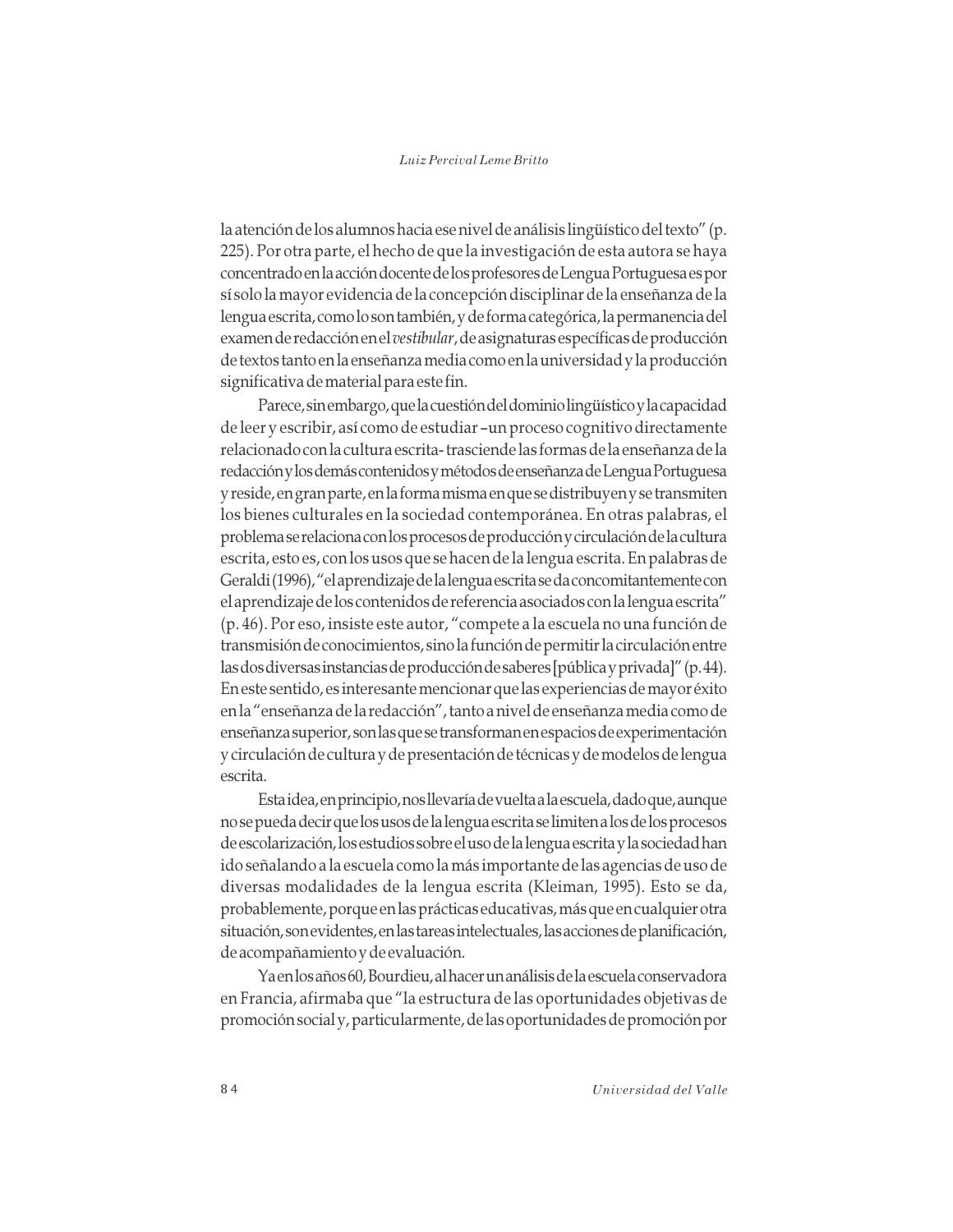medio de la escuela condicionan las actitudes frente a la escuela y la promoción por medio de la escuela. (...) Las estadísticas globales que muestran un crecimiento en la tasa de escolaridad secundaria no dejan ver el hecho de que los niños de las clases populares deben pagar su acceso a ese nivel de enseñanza con un una reducción considerable de su abanico de posibilidades" (Bourdieu, 1999 [1966], p. 51).

Según este autor, habría una diferencia cualitativa en el capital cultural heredado del ambiente socio-familiar, de tal manera que "las ventajas o desventajas sociales se convierten progresivamente en ventajas y desventajas escolares por el juego de orientaciones precoces que, directamente relacionadas con el origen social, sustituyen y redoblan la influencia de éste último" (p.52). Además de esto, "la cultura de la élite está tan próxima a la cultura escolar que los niños provenientes de un medio pequeño burgués (o *a fortiori*, campesino y obrero) no pueden adquirir, excepto con gran esfuerzo, lo que es heredado por los hijos de las clases cultivadas: el estilo, el buen gusto, el talento, en síntesis, aquellas actitudes y aptitudes que sólo parecen naturales y naturalmente exigibles en el caso de los miembros de la clase cultivada, porque constituyen la "cultura" (en el sentido que le dan al término los etnólogos) de esa clase" (p. 55).

Es verdad que en la sociedad urbana e industrial contemporánea, el uso de la lengua escrita se ha vuelto, en cierta medida, un imperativo y de manera tal que el sujeto que no lee o escribe se vuelve una carga pesada para el sistema. Siguiendo a Osakabe (1984), hay una dimensión del uso de la lengua escrita que se coloca en el plano de una "necesidad pragmática", en la que saber leer es importante para la producción, para la reproducción de los valores hegemónicos y para la organización de la vida diaria. "Aparte de esto, la alfabetización no parece tan necesaria: se puede obviar la manipulación activa de la lengua escrita mediante la imposición de fórmulas hechas por modelos establecidos y ya consagrados" (p. 150).

Este modo discursivo al que se refiere el autor implica, tanto para su producción como para su apropiación, procedimientos metacognitivos y lingüísticos distintos de los que se estructuran alrededor de las actividades de la vida diaria. Habría, por decirlo así, un nivel discursivo en el que se da "el predominio de un abordaje más formal de la manera de enfrentar diversos tipos de tareas cognitivas, en las cuales las reglas y principios generales de clasificación, raciocinio, solución de problemas son más pertinentes que los criterios contextualizados y referidos directamente a la experiencia vivida" (Oliveira, 1995:150). De allí que se pueda decir, en la misma línea de razonamiento que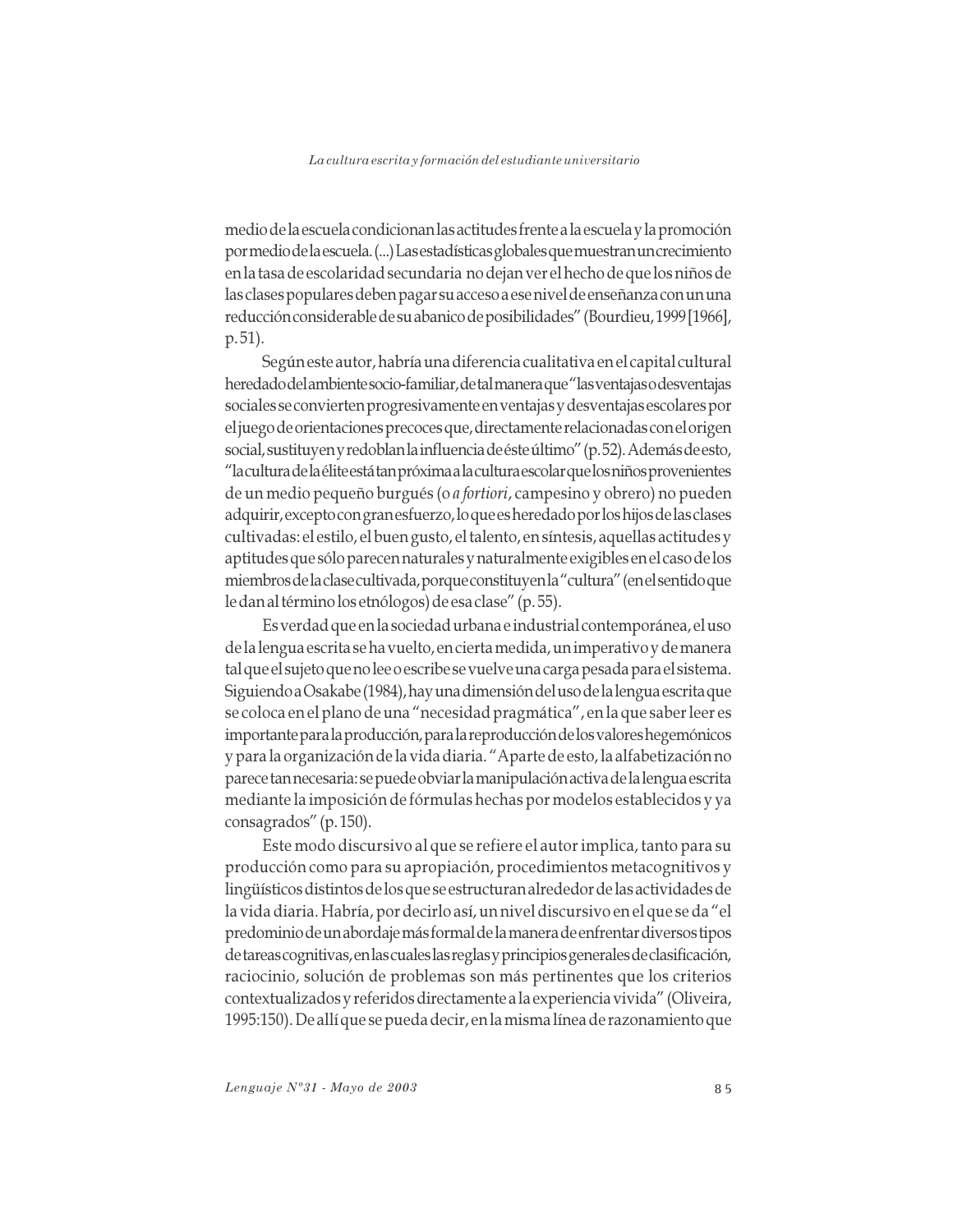hemos seguido, que es particularmente pertinente la relación que se establece entre los procedimientos formales de estudio y ciertas prácticas sociales mediadas por la lengua escrita, en particular las que se relacionan con los discursos del poder, con el discurso jurídico y con el discurso académico-científico.

Dicho razonamiento ya se anunciaba, aunque en forma tímida, en el trabajo de Britto (1988), en el cual se aboga por un nuevo análisis del problema, postulando que no se trata de decir que el estudiante universitario no sabe ni leer ni escribir, sino más bien que no estaría operando con una forma discursiva específica - la que él ha denominado "discurso académico" —, mediante el cual la universidad se identifica y es identificada. "Hay que hacer una distinción fundamental entre la afirmación de que el estudiante no sabe ni leer ni escribir y la de que no domina un tipo particular de discurso, sobre todo considerando que éste se caracteriza por un alto grado de articulación y de formalidad" (p. 21).

Los estudios sobre la redacción escolar en el nivel medio o universitario toman como corpus de análisis precisamente los textos que presentan un mayor distanciamiento del supuesto patrónideal — el cual correspondería a las formas elevadas de la cultura dominante -, y no indagan, por ello, lo que hace que una redacción sea apropiada. Estudios que relacionaran estos textos con el origen social y con el tipo de escolarización de sus autores podrían demostrar tal vez que la cuestión de fondo está directamente relacionada con las oportunidades objetivas de aprendizaje de la lengua escrita que han tenido los diferentes grupos de estudiantes que llegan a la universidad, es decir el tipo de usos que han hecho de la lengua escrita, incluyéndose en ello los vínculos sociales y lo culturalmente asequible.

Es interesante observar que el origen de la queja sobre la capacidad de leer y escribir de los estudiantes universitarios -alrededor de los años 60 y 70-se sitúa en un momento particularmente relevante de la historia de la educación en el Brasil, momento en que se dio la expansión de la base poblacional que tenía la universidad en su horizonte como forma de promoción, con una ampliación significativa de los cupos en las universidades.

Este proceso se ha hecho más radical en las últimas dos décadas, según se puede verificar por los datos del censo universitario (INEP/MEC). Si en 1980 había un total de 1.377.286 estudiantes matriculados en todos los programas de educación superior presenciales brasileños, en 1998 este número había ascendido a 2.125.958 y, en 2001, alcanzó una cifra de 3.030.754, de los cuales 1.734.936 estudiaban en la jornada nocturna. Estos datos demuestran que el sistema regular de enseñanza ha incorporado un contingente significativo de personas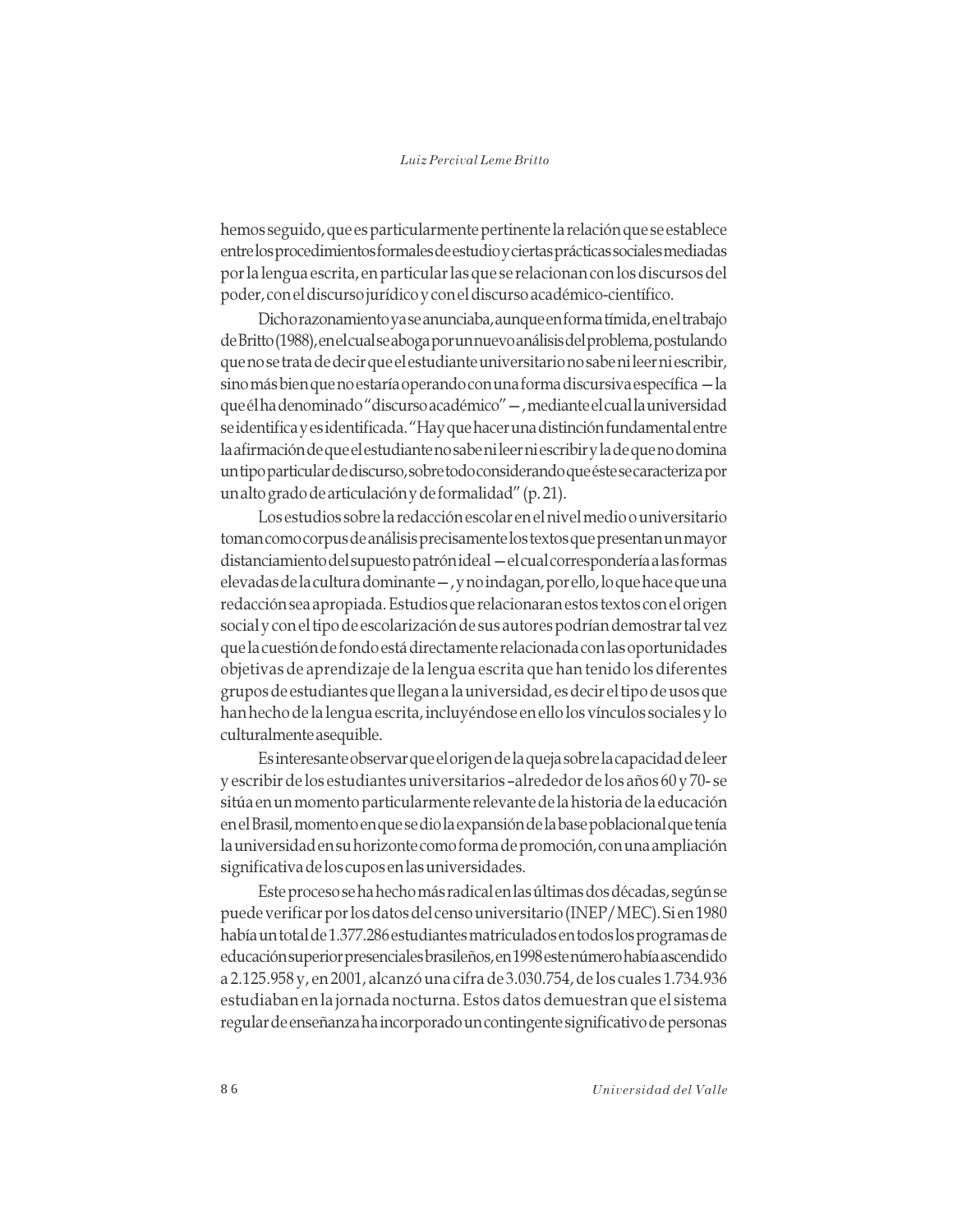cuya formación y cuyos referentes culturales no presentan el perfil que supone la concepción tradicional de la universidad. De hecho, una buena parte de estos estudiantes provienen de un segmento social con baja escolaridad y con una experiencia educativa marcada por la escolaridad tardía o irregular, lo que incluye interrupciones o abandono de los estudios, repetición de cursos, conclusión de los estudios por sistemas alternativos (validaciones, educación a distancia, exámenes públicos) y un largo período de interrupción entre el final de la enseñanza media y el inicio de la universidad. En otras palabras, los estudiantes universitarios -principalmente los de la primera generación de la escolaridad larga-tendrían una historia escolar diferente de la del modelo que se usa como paradigma. Además de esto, debido a que trabajan y viven lejos del campus universitario, tienen poco tiempo disponible para la universidad y rara vez participan en eventos de extensión cultural, en encuentros científicos o en otras actividades académicas. En función de esto, es razonable suponer que, aun llegando a una escolaridad larga, no han desarrollado determinadas habilidades de estudio ni el dominio de las formas de prestigio de la cultura, lo que implica el desconocimiento de –o por lo menos la dificultad de manejar-los universos de referencia propios de las prácticas académicas.

Por otra parte, se debe mencionar que el aumento de cupos en la universidad no se dio de manera aleatoria, sino para llevar a cabo y concomitantemente con una profunda transformación del mismo sistema universitario, cuya razón de ser ya no es la de formar los cuadros dirigentes de la nación (la universidad elitista que prevaleció hasta mediados del siglo XX) o incluso la de producir conocimiento, sino la de formar mano de obra especializada para el mercado de trabajo.

Tal como concluyen Silva Jr. y Sguissardi (2001) en su estudio sobre las transformaciones actuales de la educación superior en el Brasil, esta transformación resulta de un cambio profundo en los paradigmas de las políticas públicas, que pasan del orden de la demanda social al orden de la demanda económica. Para estos autores, este proceso implica una profunda reforma en la esfera educativa, de modo que el nuevo paradigma educativo "es orientado predominantemente por la racionalidad del capital y conduce a una inequívoca sumisión de la esfera educativa a la esfera económica, en un proceso que se denomina aquí 'de mercantilización de la educación'" (p. 259). Para los mismos autores, la principal consecuencia de esta transformación "son los cambios que incidirán inevitablemente sobre la identidad misma de la institución universitaria. La producción de conocimiento -consustancial a la idea de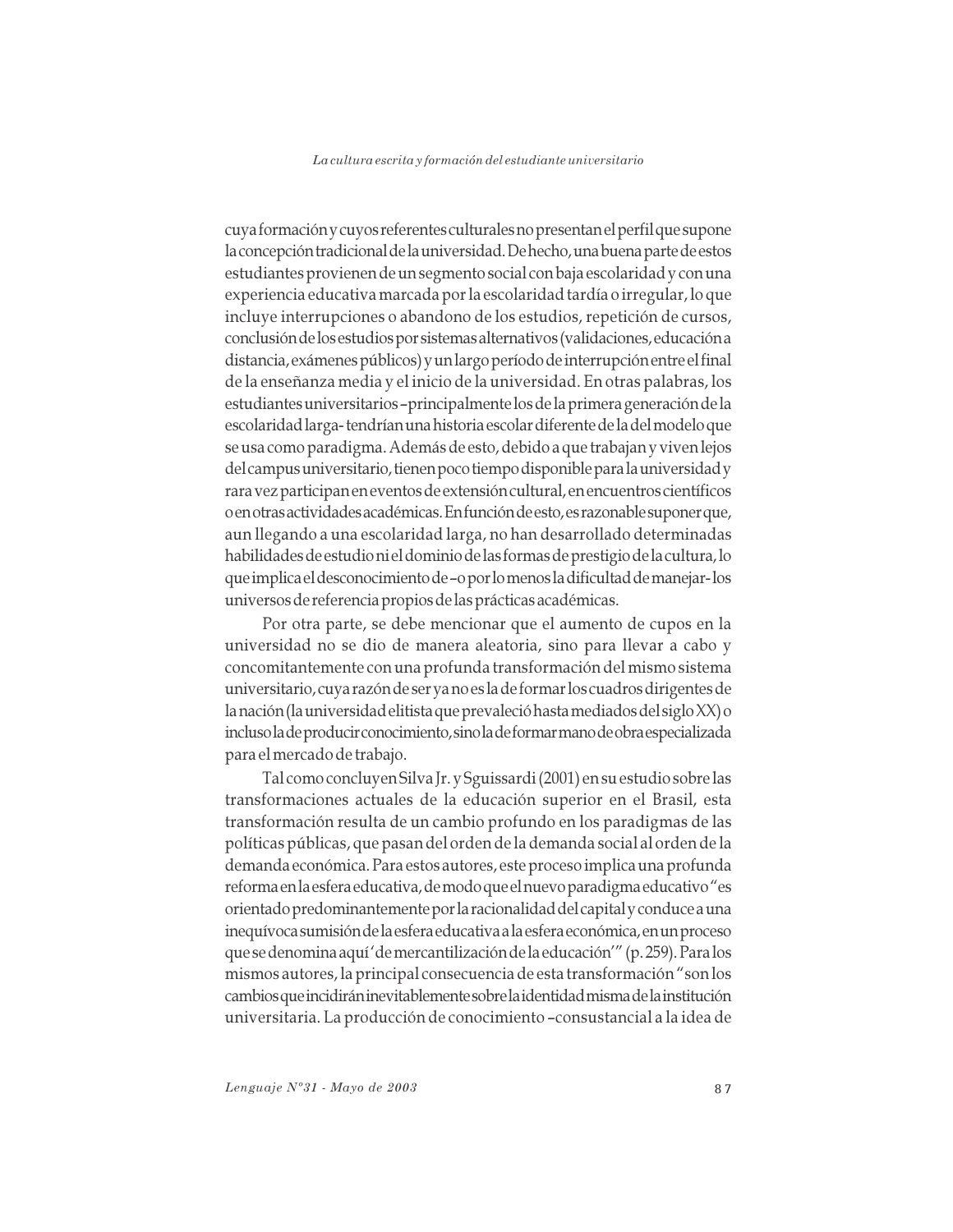universidad desde sus primeros tiempos- tiende a ser sustituida por la administración de los datos y de la información en un proceso de asesoría del mercado" (p. 269).

José Dias Sobrinho (2001), en su nota al final del libro de Silva Jr. y Sguissardi, refuerza la posición de los autores recalcando que, en este nuevo escenario, la universidad pasa a ser "principalmente un instrumento de la lógica de la producción, que domina todos los ámbitos de la vida actual, cuyas actividades deben poder ser cuantificadas y cuyas necesidades de todo orden tienen que reducirse a las demandas mercantiles" (p. ii). En este modo de organización universitaria - característico de las instituciones privadas, que comprenden actualmente casi el 80% del total de las instituciones de educación superior - los docentes tienen, en su gran mayoría, vínculos circunstanciales con la institución (trabajan "por horas") y se limitan a dar clases, mientras que los estudiantes, a su vez, tienen poca disponibilidad objetiva de permanencia en la universidad, y la reducen prácticamente a las actividades en el salón de clases.

De hecho, se puede afirmar que hay dos cadenas relativamente independientes, aunque complementarias, en la formación intelectual de los sujetos, en función de su inserción social. Una de ellas sería la escuela, si bien hay en el interior del sistema, principalmente en los países de la periferia, como es el caso del Brasil, una forma de diferenciación social, de modo que se puede hablar de un claro sistema de apartheid, en el cual se identifican tres bloques bien característicos, que sirven públicos distintos: una escuela pública universal, una educación privada de masas para las clases medias y, en los grandes centros urbanos, los colegios de élite. En consecuencia, aunque se haya universalizado, la escuela mantiene su caracter selectivo y discriminatorio. Datos presentados por el Núcleo de Apoyo a los Estudios de Posgrado (Naeg) relativos al vestibular de la FUVEST de 2002, puerta de entrada para la Universidad de Sao Paulo, muestran que de los 7.848 jóvenes de bajos ingresos que consiguieron la exención de matrícula para participar en el vestibular<sup>3</sup>, apenas un 1,7% de dichos candidatos quedaron en las tres primeras listas de llamado, la mayoría de ellos en los programas académicos que exigen un menor puntaje.

La otra cadena de formación sería la de la transmisión cultural, la cual está constituida fundamentalmente por los vínculos socio-culturales y por las formas de inserción profesional y política, los cuales contribuyen no sólo a que

Para conseguir la exención en el vestibular de 2002, el candidato debía tener unos ingresos familiares de máximo R\$275,00 y haber cursado la enseñanza primaria y media en un colegio público.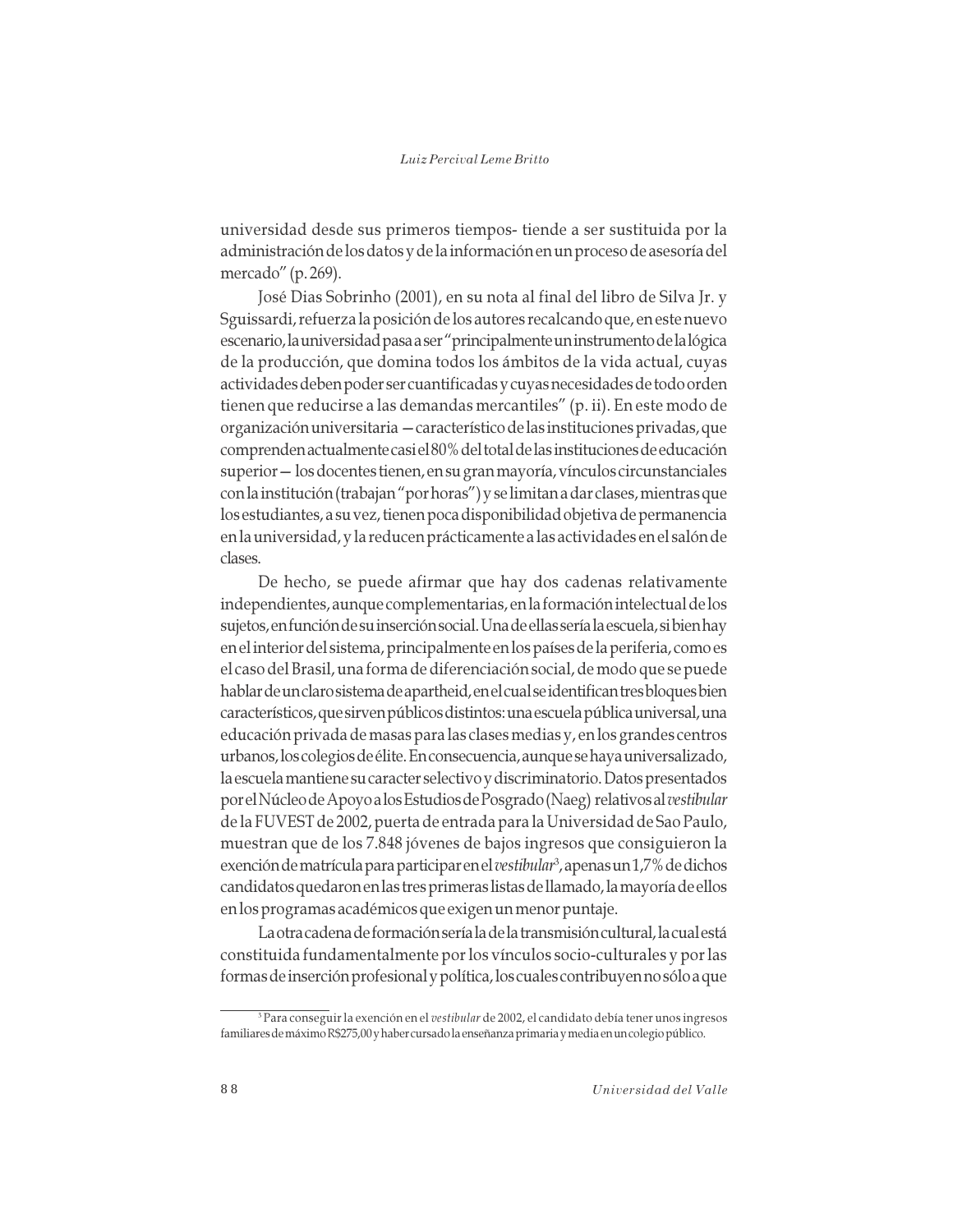el sujeto tenga acceso a la escuela sino que le garantizan un diferencial que no desaparece con la universalización de la instrucción. Este tipo de formación implica frecuentar los lugares en los que se produce la cultura de prestigio, lo que depende de factores tales como el lugar de residencia, el acceso a la información, la disponibilidad de tiempo y de dinero, entre otros. Tales factores no son suplidos por la escuela, antes bien repercuten en la misma. "El rendimiento escolar de la acción escolar depende del capital cultural invertido previamente por la familia y el rendimiento económico y social del certificado escolar depende del capital social -también heredado- que puede ponerse a sus servicio" (Bourdieu, 1999 [1979], p. 74).

Es verdad que este proceso es aún más complejo, en la medida en que efectivamente la expansión del sistema no se hace de forma homogénea ni la misma acaba con los privilegios de los estratos sociales más favorecidos, los cuales, además de disponer de un capital cultural heredado que se adquiere lejos de las aulas, continúan recibiendo su instrucción en islas de excelencia a las que no tiene acceso la gran masa de la nueva población universitaria. Lo que ocurre de hecho es un ajuste del sistema escolar a las necesidades del sistema: ya no público e universal, sino diferenciado conforme a la clientela: la educación es una mercancía que sirve al mismo tiempo para seleccionar y garantizar el proceso de acumulación.

La alternativa a ese modelo supone necesariamente opciones políticas radicales. Se trata de determinar en qué medida la universidad acepta someterse a las normas del capitalismo neoliberal o en qué medida se rehusa a esta sumisión (o, incluso, la consigue rechazar, en un movimiento de resistencia). Por lo tanto, el cambio de la situación actual implica, en un último análisis, un cambio social más profundo en el cual la educación en general y la universidad en particular actúan como instrumentos efectivos de la democratización.

Desde el punto de vista de la organización de la escuela, se trata, como propone Digiorgi (2001), de promover un cambio profundo de su modelo. Para este autor, el modelo que mejor responde al desafío de la nueva situación, aprovechando positivamente sus potencialidades, tendría como características básicas el ser una escuela productora de conocimiento, con un alto grado de autonomía, que asuma funciones educativas más amplias, por sí misma o a través de vínculos fuertes con otras agencias que tengan también carácter educativo, y que promueva, con un papel que debe ser asumido gradualmente por las políticas públicas y legitimado en el imaginario social, la dinamización cultural, social y, eventualmente, incluso económica de su entorno.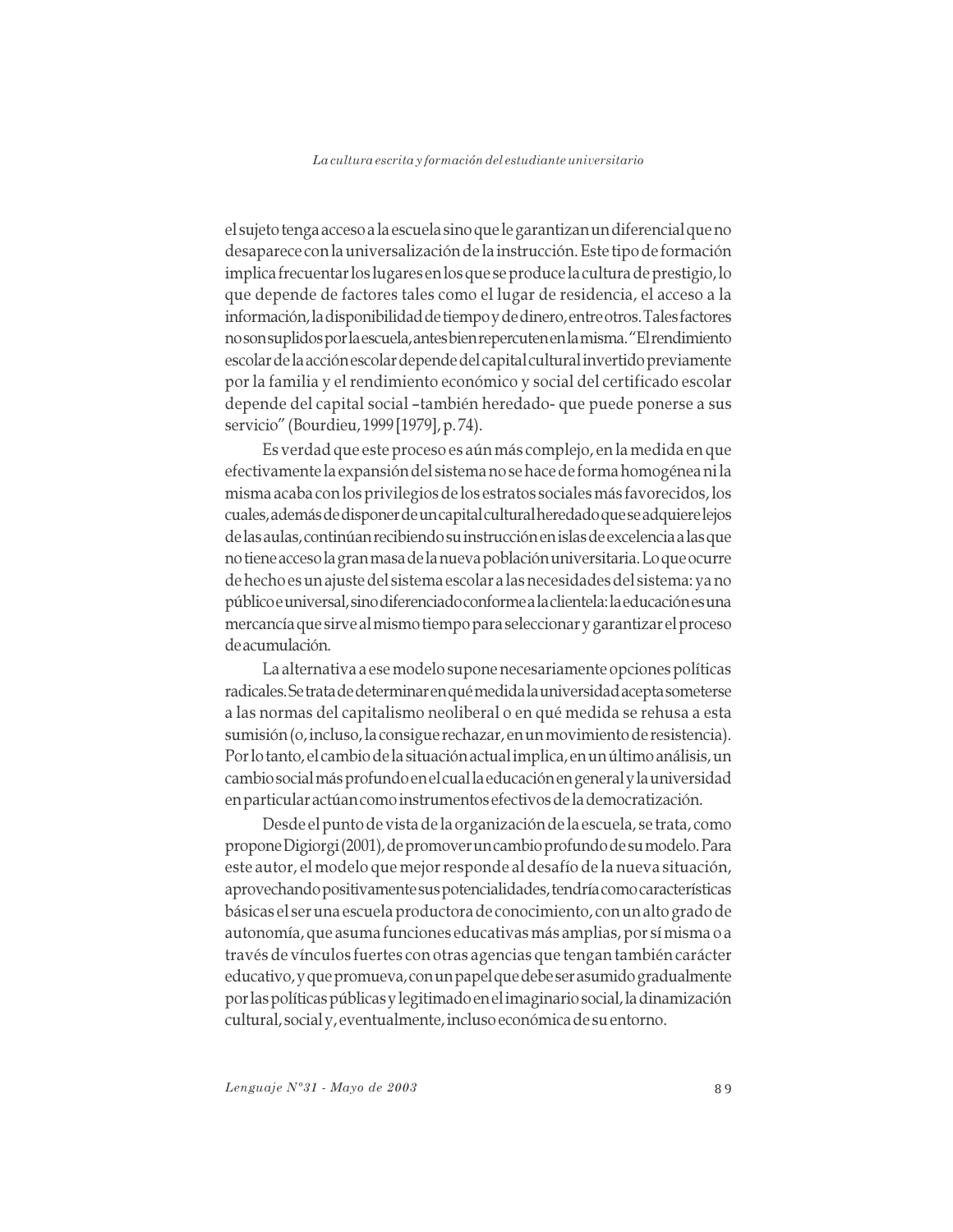Desde el punto de vista político-pedagógico, en particular en el ámbito universitario, además de una política pública que combata la educación merlcantilista, las acciones que se pueden ejecutar incluyen asumir una perspectiva de formación orientada a la investigación (lo que implica no nuevas disciplinas, sino la reorganización completa del modelo de formación), una acción cultural continuada y la reinterpretación del discurso académico, en tanto discurso paradigmático, norma y referencia de valoración del estudiante, lo que acarrea, concomitantemente, la admisión de otros discursos que el estudiante trae consigo.

Por fin, el trabajo básico y necesario en la formación universitaria desde una perspectiva popular debe ser el de la confrontación de los diversos discursos, entre los cuales se halla el académico, permitiendo que los estudiantes desarrollen tanto la conciencia crítica del lenguaje y del discurso como el dominio de las formas de operación intelectual y social del quehacer académico. Dicha transformación no se logrará en absoluto mediante la inserción en los currículos de cursos de redacción, sino mediante cambios profundos en la misma forma de organización de la escuela y de la posibilidad de convivencia con los discursos de prestigio, manifestados tanto en los objetos culturales, en particular en las artes, como en los objetos científicos.

Hay que cuidarse de dos peligros que esta opción puede traer consigo. El primero es admitir que el modo de ser y de pensar que los estudiantes traen es, por sí solo, una marca de subjetividad que, como tal, debe ser reconocida automáticamente como legítima. Como sujetos inmersos en una realidad social concreta, ellos tienen su lenguaje, su cultura y sus concepciones del mundo cargadas de valores ideológicos y fuertemente marcadas por sus experiencias. Orlandi (1983), al analizar el discurso pedagógico, lo caracteriza como autoritario, entendiendo con ello que tiene un referente oculto o que anula a uno de los interlocutores: en la práctica pedagógica autoritaria, el estudiante no tiene el derecho a la palabra, ni siquiera cuando lo instan a hablar. Al internalizar esta relación discursiva y docta en la cual la escuela coloca las expectativas sobre su comportamiento, los estudiantes procuran modelarla dentro de la imagen que se han construido de esta expectativa y de su interlocutor. De esta manera, su discurso pasa a ser apenas un simulacro de un discurso autoritario aprendido en la misma escuela o en otras instancias en que se reproduce la ideología.

El segundo peligro sería la pura y simple sustitución del discurso académico por otros, aparentemente menos autoritarios. Esta sustitución, además de que no contribuye a que emerja el pensamiento crítico, se constituiría igualmente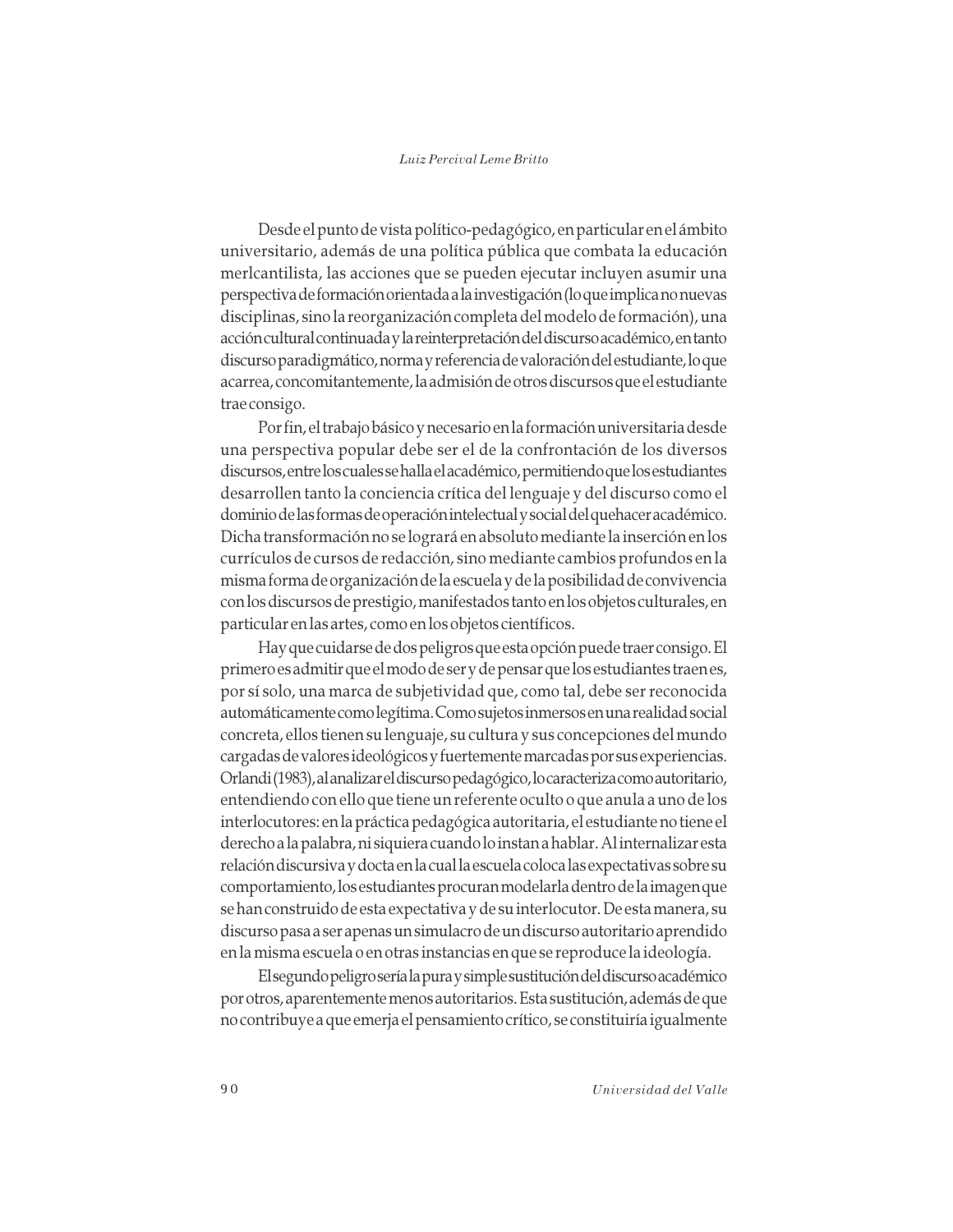en un gesto autoritario, ya que le negaría al estudiante la posibilidad de polemizar con el discurso académico. Negarle al discurso académico su carácter paradigmático es diferente a negarle su existencia, despojándolo de su papel normativo y absolutizante. Según Pécora (1983, p. 94), "es necesario reconocer la existencia de una contradicción entre el cuadro de las contradicciones específicas de la lengua escrita y la situación histórica que ha determinado la postura de la escuela en la formación del conocimiento de esa modalidad. (...) El dominio efectivo de la lengua escrita puede darse sólo como un desdoblamiento de la praxis lingüística y nunca como una mera asimilación de técnicas y patrones".

## REFERENCIAS BIBLIOGRÁFICAS

- BOURDIEU, P. 1999. A escola conservadora: as desigualdades frente à escola e a cultura. En BOURDIEU, P. Escritos en educação . Organização de Maria Alice Nogueira e Afrânio Catani. Petrópolis: Vozes, pp. 39-64.
- BOURDIEU, P. 1999. Os três estados do capital cultural. En *Escritos en educação*. Organização de Maria Alice Nogueira e Afrânio Catani. Petrópolis: Vozes, pp. 71-79.
- BRITTO, L.P. 1983. Em terra de surdos-mudos (sobre as condições de produção de textos escolares). Trabalhos de Lingüística Aplicada, 2:145-167.
- BRITTO, L.P. 1988. O português na universidade. Letras Revista do Instituto de Letras da PUC - Campinas, 7(1/2) (dezembro): 19-24.
- DIAS SOBRINHO, J. 2001. Nota final. En SILVA JR. J. R.; SGUISSARDI, V. As novas faces da educação superior no Brasil. São Paulo: Cortez, pp. i-xx.
- DIGIORGI, C. A. G. 2002. Por uma escola à altura dos desafios atuais. Quaestio-Revista de Estudos de Educação, 4(2) (novembro): 17-25.
- GERALDI, J.W. 1996. O ensino e as diferentes instâncias de uso da linguagem. En GERALDI, J.W. Exercícios de militância e divulgação. Campinas: Mercado de Letras / ALB, pp. 27-48.
- KLEIMAN, A. 1995. Modelos de letramento e as práticas de alfabetização na escola. En KLEIMAN, A. (org.) Os significados do letramento. Campinas: Mercado de Letras, pp. 15-61.
- LEMOS, C.T.G. 1977. Algumas estratégias. Cadernos de Pesquisa, 23 (dezembro).
- OLIVEIRA, M. K. 1995. Letramento, cultura e modalidade de pensamento. En KLEIMAN, A. (org.) Os significados do letramento. Campinas: Mercado de Letras, pp. 147-160.
- ORLANDI, E.P. 1983. A linguageme seu funcionamento. São Paulo: Brasiliense.
- OSAKABE, H. 1984. Considerações em torno do acesso ao mundo da escrita. En ZILBERMAN, R. (org.) Leitura em crise na escola: as perspectivas do professor. Porto Alegre: Mercado Aberto, pp. 147-152.
- Pécora, A. A. B. 1984. Problemas de redação. São Paulo: Martins Fontes.
- RAMIRES, V. 2002. Leitura e produção escrita de universitários. Leitura: Teoria & Prática, 20(38) (março): 37-51.

Lenguaje Nº31 - Mayo de 2003